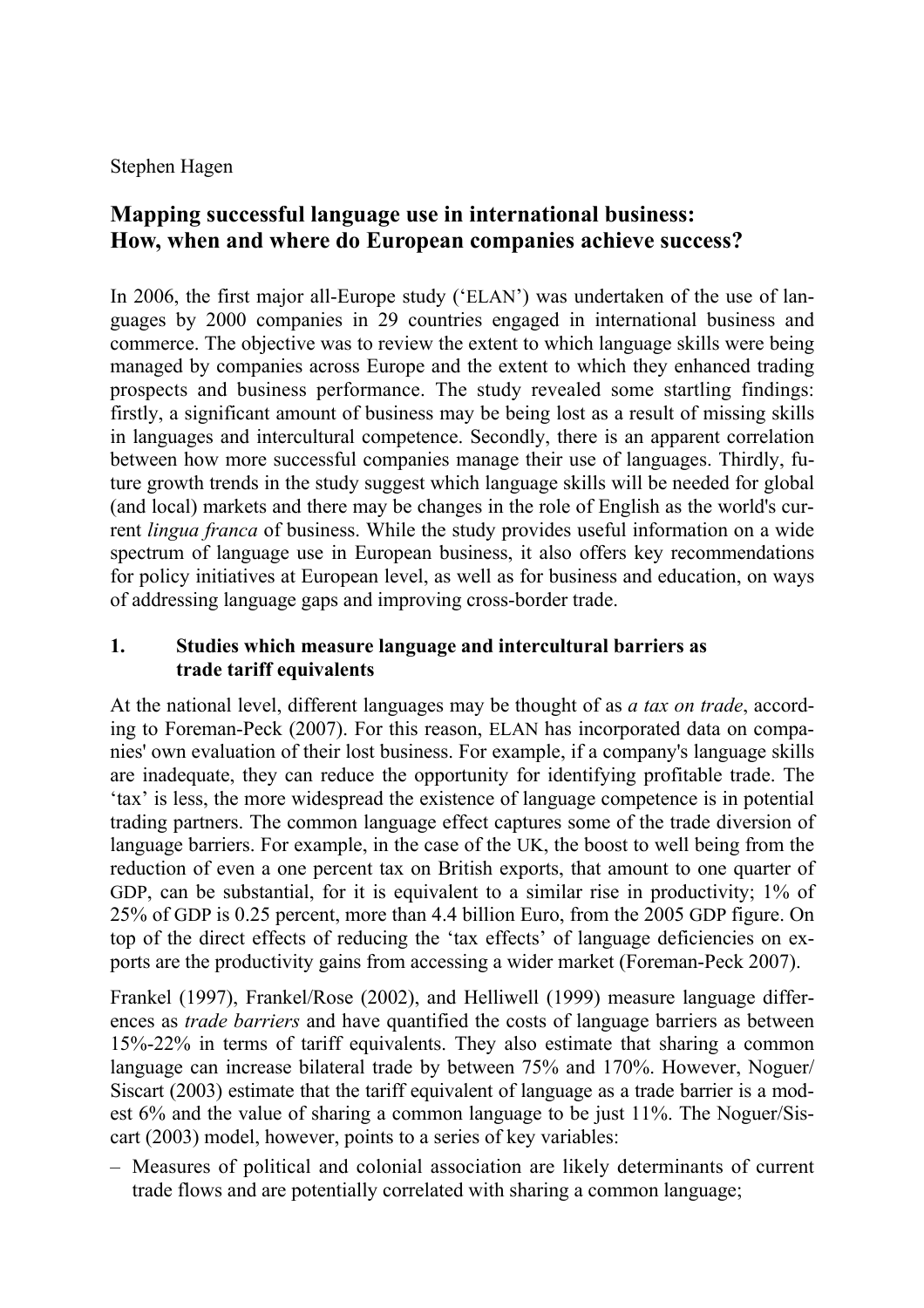#### 24 *Stephen Hagen*

- Price indices are implicit functions of bilateral trade barriers and any measure of the impact of language barriers on trade should account for their effect on the price indices;
- Adjacency: common languages are often spoken in countries sharing a common border;
- Political and free trade unions: we would expect the older members of the EU (who form a closer union) to have greater volumes of inter-trade.

Noguer/Siscart (2003) further argue that language barriers vary across sectors: the tariff equivalent of language barriers is close to zero they say in sectors such as agriculture, mining, petroleum refineries, iron & steel and food. However, there are large tariff equivalents of language barriers in printing & publishing (18%); clothing (14%); professional, scientific and controlling equipment (10%). Language barriers also adversely affect international integration through the effect on factor markets, notably migration and capital flows, and hamper intra-national social harmony.

The use of foreign languages in the export process can also be hypothesised as a separate variable in the successful internationalisation of SMEs within Westhead's definition of 'export capable' firms, though he does not refer to it specifically (Westhead et al. 2002). A fruitful method of enquiry is also to isolate the situations, or critical points of contact with the foreign customer at which use of the foreign language (or cultural competence) had its greatest impact. In ELAN, for example, a series of such situational variables (or *tipping points*) are tested to identify at which points individuals in companies are more likely to lose trade. There are, however, other factors at play; for example, cultural differences and the behavioural characteristics of managers.

### **2. Cultural and behavioural factors**

Significant work has taken place in defining cultural differences and a series of analytical frameworks exist (Shenkar 2001). Following the example of such figures as Hofstede and Trompenaars, many academic researchers have done work in the field of cross-cultural management. Transnational firms no longer have a single national culture, in the present global communication age collaborative cross-cultural learning is increasingly necessary to generate real understanding.

According to Langhoff (1977), a firm's competence in dealing with managerial issues across markets is based on three different, but related abilities:

- coping with cultural heterogeneity across different international markets,
- harmonizing its products and services and their marketing with the symbolic learning which target markets in different cultures assign them, and
- identifying and exploiting new opportunities in foreign cultural contexts in expectation of gaining longer lasting competitive advantage.

Intercultural problems arising from the use of IT have been identified relatively recently. Russo/Boor (1993) suggest ways in which programme interface designers might develop their products for optimal use by people from different cultures.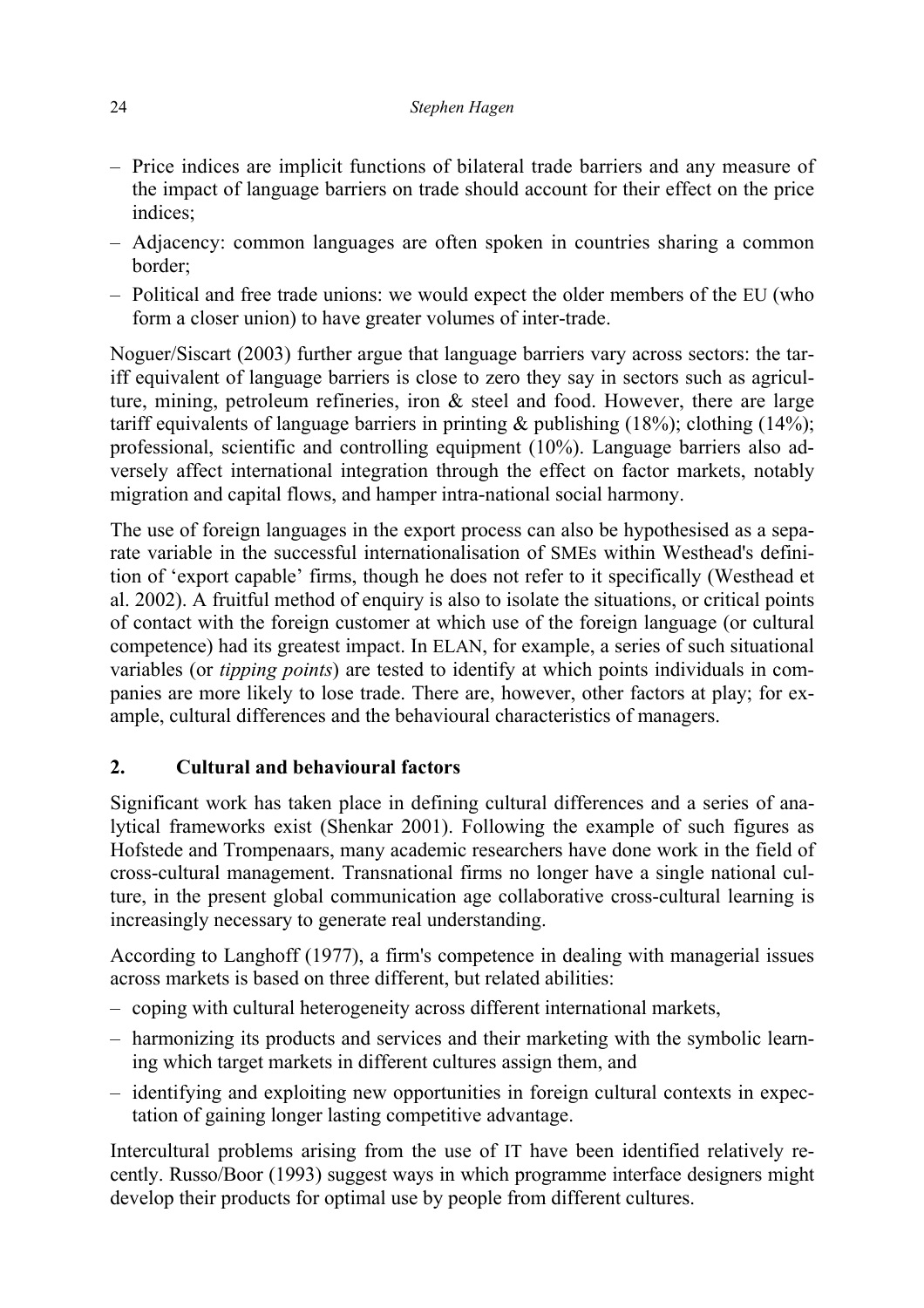While SMEs in the transition economies of eastern Europe identified price, product uniqueness and quality as the main competitive advantage in exporting, establishing good *customer relationships* is a key feature. For example, this can translate into customer relations. When the low-cost economies in eastern Europe rise to price parity with western European, competitive advantage (and the companies' survival) will increasingly depend on quality of service; notably, how well they understand and treat their customers. In other words, whether they can operate successfully in the customer's culture of expectation.

The language component is only one of many factors in successful exporting, Wolff/ Pett (2000) have previously suggested that organisational factors and environmental conditions play a key role in successful exporting, alongside linguistic competence. The *British Chambers of Commerce language survey* (BCC 2004), however, placed a particular emphasis on the attitude of individual managers in companies. It identified and segmented the different behaviours and attitudes held by individual exporters based in the UK in relation to trading in overseas markets and profile them, taking into account their motivations, ambitions, education and language competence.

## **3. Is there an impact on companies' bottom-lines?**

The BCC study found that different behaviours on the part of export managers, including use of languages, are associated with different types of export performance in their companies. It identified four different profiles of export managers based in the UK, taking into account their motivations, ambitions, education and individual language competence and classifying them as (from the least proactive to the most): *opportunist*, *developer*, *adaptor* and *enabler*. These behavioural styles were then linked with different types of export performance in their companies. The survey found there was a direct correlation between the value an individual export manager placed on language skills within their business and annual turnover.

The most important finding of the *British Chambers of Commerce language survey* was the direct correlation between the value an individual export manager places on language skills within their business and their annual turnover. Only 33% of *Opportunists* have an annual export turnover above  $\epsilon$ 750,000. This increases to 54% for *Developers*, 67% for *Adapters* and 77% for *Enablers*, who place the most value on language skills within their business. Moreover, export sales by *Opportunists* (the segment that least values language skills) are declining by an average of  $\epsilon$ 75,000 a year per exporter, while *Enablers*' (the segment placing the highest value on language skills) exports are increasing by an average of  $\epsilon$ 440,000 a year per exporter.

## **4. The ELAN research findings**

The critical findings for the study are whether companies report having experienced loss of trade as a result of language and/or cultural deficiencies. Similar survey and studies have taken place (Hagen 1988, 1993, 1999, 2005), but ELAN is the most comprehensive of these that has sought to measure the impact of language skills on the success of individual companies, as well as offering a hypothesis on the macro-European economic perspective.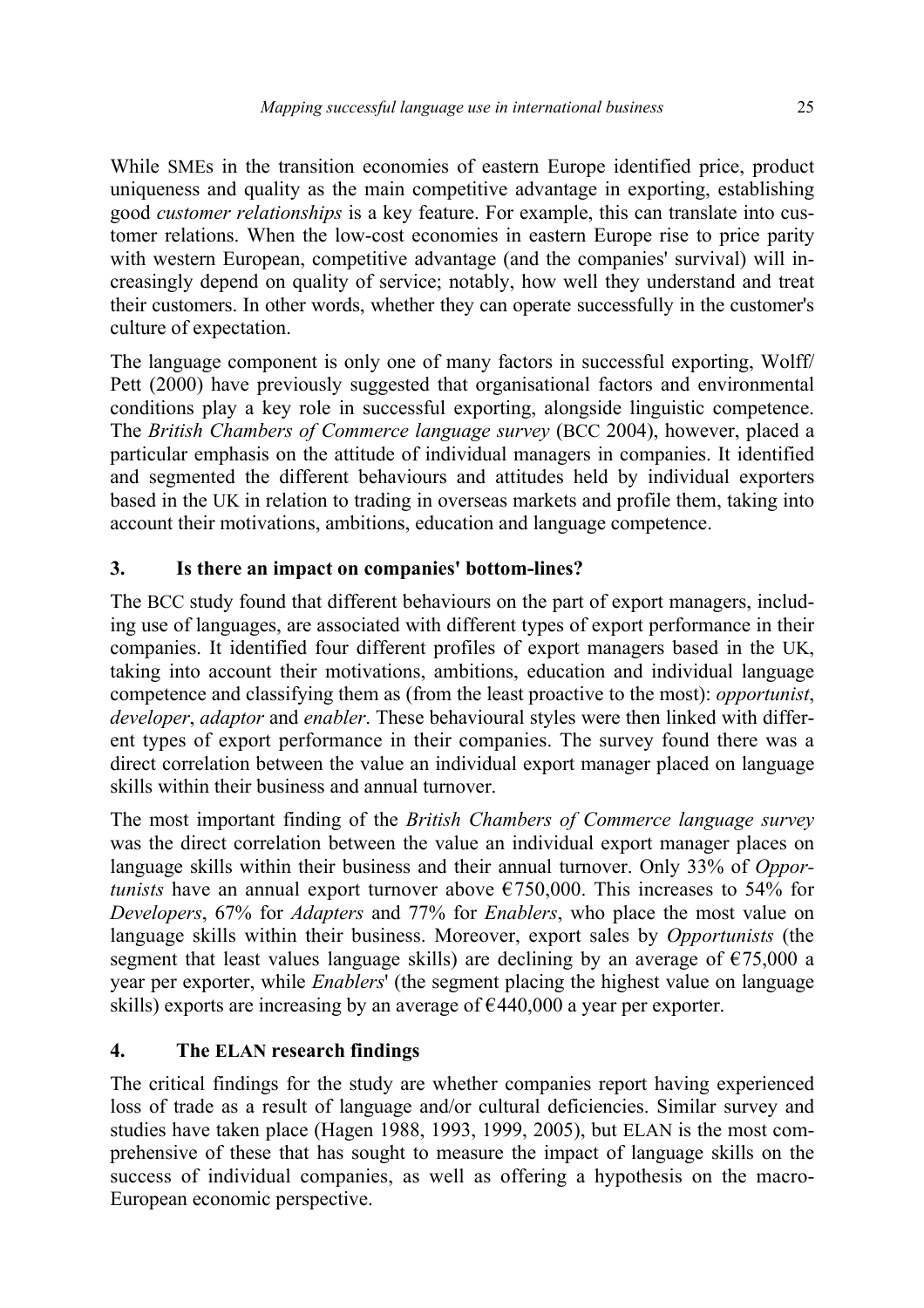The questions on this aspect were phrased in a very direct manner, requiring respondents to identify lost contracts due to language and cultural problems. This contrasts with earlier studies which tended to measure 'communication barriers' rather than estimating impact. Not unexpectedly, it is a mixture of recent accession, candidate members (Romania, Turkey) and Scandinavian countries (three over 20%: Finland, Denmark, Sweden; and Norway lower at 16%, but still high) which tended to score more highly on this particular index than western European members. In the case the Nordic countries, there have always been greater awareness of the need to speak other people's languages, since their languages are not widely spoken. Turkish (and Finnish) exporters appear to have the greatest difficulties at 26%. However, across the sample, there is evidence that between 11% and 15% of SMEs in Spain, Italy, Sweden, Bulgaria and Norway appear to be losing trade due to language deficiencies. Evidence of loss is far less marked in the cultural domain (on average 4%), where, with the exception of Sweden (12%), Finland (10%) and Iceland (9%), the incidence of lost contracts is in single percentages for most countries. However, when companies were asked about encountering cultural barriers, as opposed to *losing contracts*, there was a significant upward shift in awareness in (notably) the Scandinavian/Nordic countries (Norway 42%; Iceland 39%; Sweden 37%; Finland 30%), where the European average was 18%. There was also an above-average response in more recent accession members, namely, Romania, Czech Republic and Hungary. There appears to be greater concerns in the more recent and geographically peripheral members of the European Union.

#### **5. Potential loss of trade across Europe**

The survey of SMEs in ELAN found that this could potentially add up to a significant amount of business is being lost to European enterprise as a result of lack of language and/or cultural skills. Across the sample of nearly 2000 businesses, 11% of respondents (195 SMEs) had lost a contract as a result of lack of language skills. Many were unable or unwilling to indicate the size of the contract lost, but 37 businesses declared they had lost actual contracts which together were valued at between 8 million and 13.5 million Euro. A further 54 businesses had lost potential contracts worth in total between 16.5 million and 25.3 million Euro. At least 10 businesses had lost contracts worth over 1 million Euro. Clearly, the survey identified only those situations where companies were aware of the actual business lost or potentially lost, and the real unknown, or undeclared, figure is likely to be much greater. Hypothetically, if the proportion of businesses losing trade through lack of language skills were repeated across the whole EU exporting SME sector, we could calculate conservatively that at least 945,000 European SMEs may be losing trade as a result of lack of language competence. The average loss per business over a three year period is 325,000. If we multiply this by the number of businesses we estimate to be losing trade, the total losses to the EU economy through lack of language skills in the SME sector are in the region of 100 billion per year. SMEs experience intercultural as well as language barriers when operating across borders. In all but eight countries out of 29, more than 10% of respondents were aware of having encountered intercultural difficulties *additional to* linguistic problems.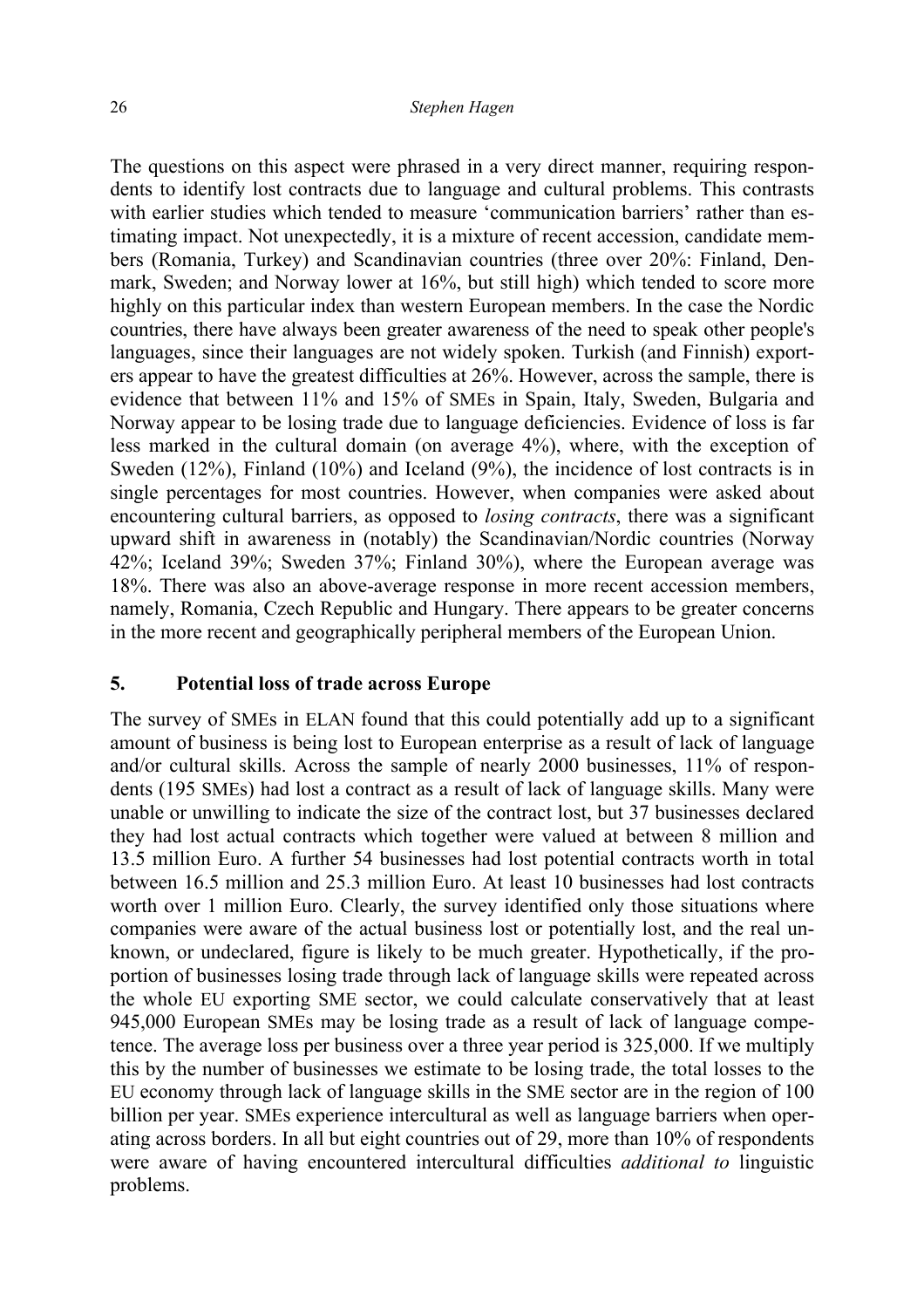### **6. Future language needs**

Many companies in the samples recognise they will need to acquire additional language skills and, to a lesser extent, intercultural communication skills to enable them to meet their future trading plans (see Table 1).

This question is perhaps a clearer indicator of how companies assess their own language needs against their future export plans. Again, the recent accession members and candidates consistently expect a higher demand for language skills than most established member-countries. There are expectations of the need to export into new markets which will require new linguistic expertise. For example, 88% of Romanian and 71% of Bulgarian companies in the sample acknowledge they will need exportrelated language skills in future markets (and 69% in Turkey) where the average for the European sample is 42%. In a surprisingly high number and range of other countries (Spain, Latvia, Austria, Cyprus, Finland, Germany, Iceland, Hungary, Iceland) 50% or over expect they will need new language skills. Their need for particular languages is reflected in the all-European sample below.



Table 1: The future language needs of SMEs in ELAN survey

If we compare SME language needs with future multinational company needs (defined in ELAN as operating in at least 10 European countries), we see that English is relatively stable between the two groups: SME 26%; multinational (over 250 personnel): 29%. German will apparently not be needed by multinational companies (SME: 18%, large: 0%); French is needed by 13% of SMEs, but only 6% of multinational companies; Russian very similar to French. However, four languages, apart from English, appear to be in greater need: Spanish (SME: 7%, multinational: 20%); Chinese (SME 4%, multinational: 17%); Arabic (SME: 2%, multinational: 10%) and Portuguese (SME: 1%, multinational: 6%).

Individual SME respondents mentioned that English might be used for initial market entry, but longer-term business partnerships depended upon relationship building. Thereafter, cultural and linguistic knowledge of the target country were essential. There was, however, widespread evidence of Anglophone complacency, an over-reliance on English, which is not restricted to Anglophone countries.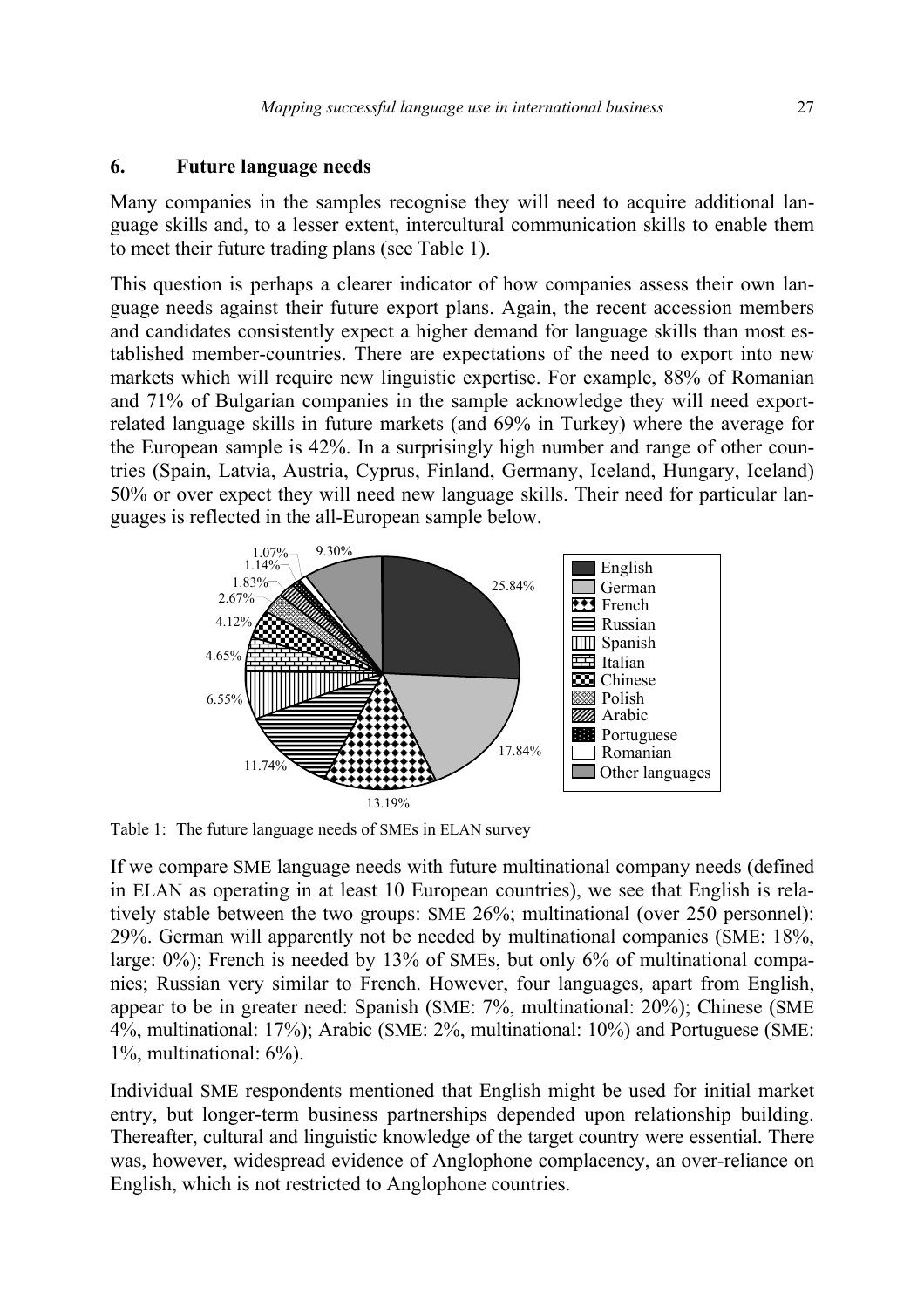Skills in understanding business ways in particular countries, i.e. new intercultural skills, are also likely to be required, averaging one in five of the companies. Need is strongest amongst recent or candidate countries, i.e. Romanian and Bulgarian companies (over 40%), while Iceland is even higher (53%), again, there is an element either of geographical isolation or, for new and recent member of the EU, the recognition of the need to understand the cultures of future European trading partners better.

### **7. Solutions to overcoming barriers: The language (or communication) strategy**

There is widespread recognition of the value of language strategies across most countries, except the UK where there is apparent evidence of complacency. There is now a significant body of evidence which points to the economic value of companies adopting a language, or communication strategy. Defined in ELAN as "having in place planned mechanisms for dealing with language and cultural problems in given markets", nearly half Europe's international companies argue they already have a language strategy in place. Moreover, it is clear that there are a range of actions which companies and organisations can take that will enhance their export performance.

The ELAN Report shows that there is a correlation between a company adopting four specific elements of language management and disproportionately higher success. In other words, companies which have *a developed language strategy*, *appointed native speakers*, *recruited staff specifically with language skills and used translators/interpreters*, appear to be more successful at trading. However, it should always be borne in mind that correlation is not causation. Conversely, the main reasons given for companies losing trade are: *lack of staff speaking languages*, *lack of follow-up* and *lack of confidence* (*to deal with foreign customers*). They also report particular situations, or tipping points, where loss of business due to communication is more likely: switchboard problems, difficulties handling agents and distributors; lack of cultural affinity. However, the conclusion is that the greater the awareness of the issues the better, but then exporters need guidance on how to implement the particular strategy for their environment.

How does the proportion of sales abroad vary by country and by resources invested in languages? All four language investments (*a language strategy*, *employment of nationals*, *language skills acquisition*, *and use of translators*) help boost sales abroad, but agents do not (nor are they a hindrance). Taking the variable 'acquiring or training staff with language skills' as an example, with a coefficient of 0.7 in the 'proportion of export sales' equation, at the sample mean, the export sales proportion is driven up by 16.6 percentage points by this variable. An SME with all four investments may hypothetically achieve an export sale proportion 44.5 percentage points higher than an SME with none of these investments.

Bulgaria, Sweden, Luxemburg, and Iceland show positive country effects. That is they sell more abroad, controlling for skills and other language resources. Italy, France, Spain, Romania, Portugal, Latvia, Greece and Hungary show significant negative effects. These (generally negative) country effects can be even larger than the impact of individual types of foreign language investments.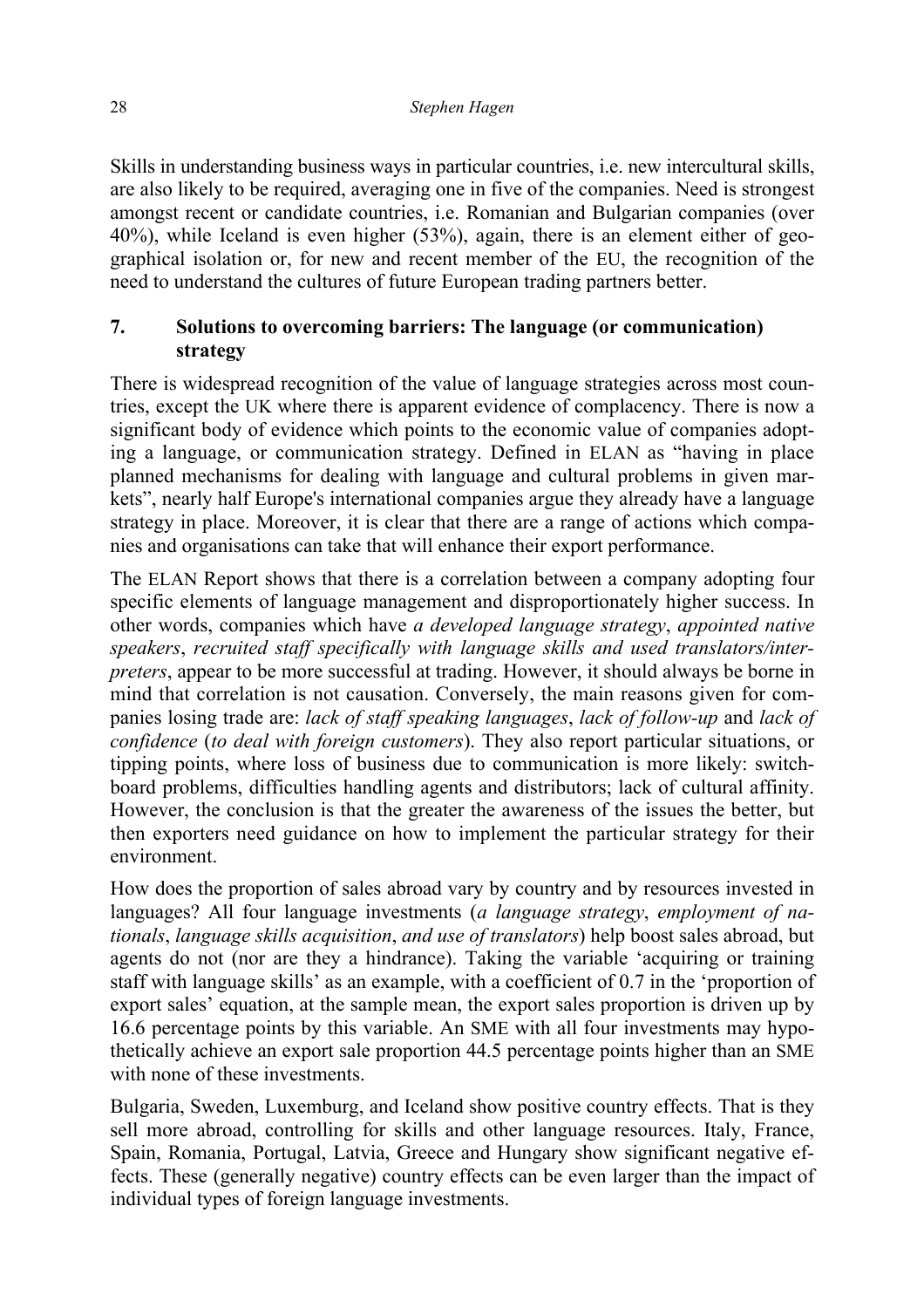Individual country effects estimated in the export sales equation can be compared with *Eurobarometer* scores on the grounds that the likelihood of nationals already possessing foreign language expertise may influence export performance. The *Eurobarometer* survey of the number of other languages spoken by the population in European countries placed the UK at the bottom and Luxembourg at the top with 244 percent as the aggregate of percentages claiming to speak non-mother tongues. Hungary came next to the UK and then Ireland – a matter of more significance for Hungary than for Ireland and the UK, who can deal in a widespread international language. Portugal, Poland and Turkey all score under 50% on the *Eurobarometer* scale. Consistent with this score, Portugal has the largest negative country effect in our analysis, followed by Spain (low on *Eurobarometer* with 54%) and then the UK. Luxemburg also has the second largest positive country effect consistent with Eurobarometer (Iceland is not recorded). Sweden has a high *Eurobarometer* score (126%) and shows a positive country effect in the first 'sales abroad 'model. The surprise is the Bulgarian country effect when the Eurobarometer records only 51%. One source of divergence between the *Eurobarometer* and the export model is of course that having a population able to speak a language will not help exports if it is not the language of the target markets for exports.

#### **8. Other measures taken by companies to address communication gaps**

If the market is working, then SMEs will acquire language skills when their value to the firm exceeds their cost. This will depend on SMEs' export markets, both current and projected, as well as on the skills of their established staff. The UK, Iceland, Cyprus and Lithuania are less likely to have acquired language skilled staff – perhaps because they do not need to, whereas the Czech Republic, France, Romania, Spain, and Hungary are more likely to have done so. Possessing a language strategy increases the likelihood of acquiring language skills, as does employing nationals, translators and agents, as well as sales abroad. For those countries that affirmed having hired staff with specific languages skills due to export needs: 18% of the firms hired staff with German knowledge for export needs to German, while 9% of the firms hired staff with French skills for exporting to France. It is worth noticing that the companies also hired staff with English skills for exporting needs to Germany, the Middle East and Netherlands.

Nearly half of companies in the total ELAN SME (49%) sample already offer language training to their employees. Some appear more committed than others. There is a discrepancy between companies that *offer* and those *undertaking* language training. The latter is much lower. The major users of language training appear to be companies in: Czech Republic (79%), Spain, Austria, Slovakia, Luxembourg, Finland and Germany. A number of interviewees from smaller companies identified that language training was mainly a pastime of the 'larger' companies. The medium sized and small companies could simply not afford to invest in this training and thus their profits suffer. Of those interviewed in the Czech Republic, 40% mentioned the problem of small and medium sized companies not having the resources for language training. Furthermore, 60% of those interviewed from Lithuania commented upon the problem. One said that now not only the larger companies in Lithuania but also the medium sized ones were waking up to the idea of a language strategy, which was clearly only a luxury that the larger companies could afford before this.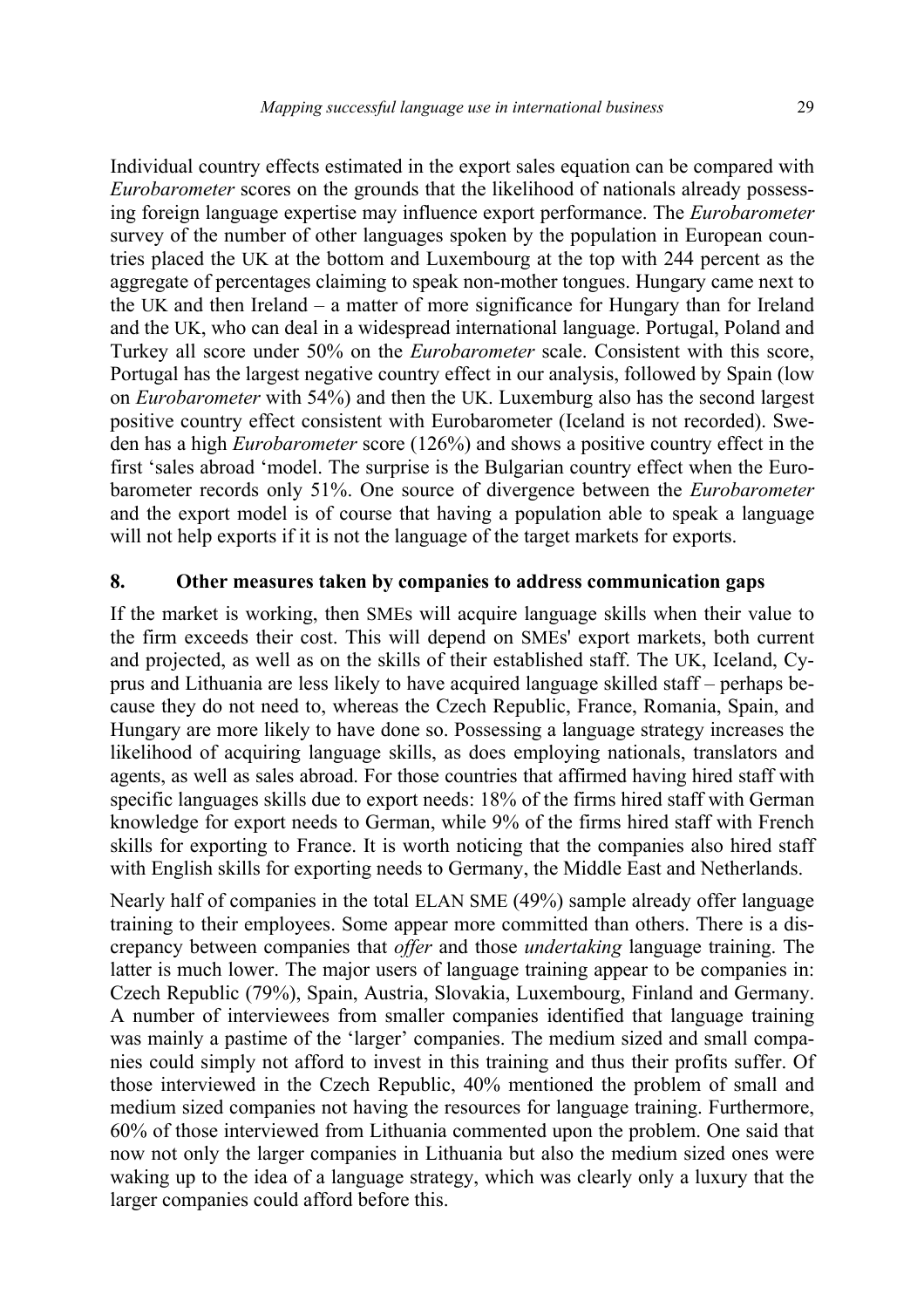On average, 22% of the firms have employed native speakers who also support their foreign communication needs. This is a growing trend and it is being encouraged by higher mobility across the EU and the impact of globalization on jobs.

## **9. Are large companies very different?**

Dhir/Goke-Pariola (2002) analyse multinational language planning in large corporates and the development of language policies. They identify how managing cultural diversity and linguistic complexity can be turned into a critical asset for large companies in the global knowledge-based economy. Knapp (1997) illustrates that the difficulties of communication between employees of the German headquarters of a large business company and the staff of its British subsidiary.

Indeed, with the projected growth of international operations, additional international business education programs would need to be developed, particularly programs with a focus on Asia. At the very least, they argued, all business graduates needed to have an *appreciation for cross-cultural differences* and *a global perspective.* Additional training programs, both degree and non-degree, were also needed to provide management personnel with the higher levels of knowledge needed to address the competitive challenges of the global business environment.

Large companies in the ELAN study (with a sample of 30) also prefer to recruit staff with language skills rather than train pre-existing staff. Of the companies, 73% of them had a widely practised scheme of recruiting language-skilled employees whereas only 45% had a programme of intercultural training for managers. Companies are clearly aware of language skills but they would rather employ staff with language skills than undertake possibly expensive training schemes for managers and employees. In an analysis of the language of business transactions, English is not so exclusively used for international trade transactions as might be imagined: while English may be the predominant language in international business for most of these European companies, there is also significant use of French, German, Italian and Spanish as foreign languages; clear evidence of the importance of the use of Scandinavian languages in Denmark; and small, but noticeable use of East Asian languages, such as Chinese and Japanese, in Scotland.

However, only half of the multinational companies surveyed regularly audited their available language skills against their needs. This would certainly suggest a lack of language planning and strategising on the part of these Companies, and some SMEs were further ahead in this regard. Furthermore, 73% had no language departments or had tried to start one, but abandoned it. However, they usually had a vigorous and watchful recruitment strategy.

Prior to ELAN, the most recent work on language policies and their implementation in larger, or global, companies is *Talking Sense*, a research study into the management of language skills in major companies. (Feely/Winslow, 2005). The analysis is based on a sample of 151 companies, the majority having their global headquarters based in the UK, Germany and France. Respondents to the survey evaluated each of these nine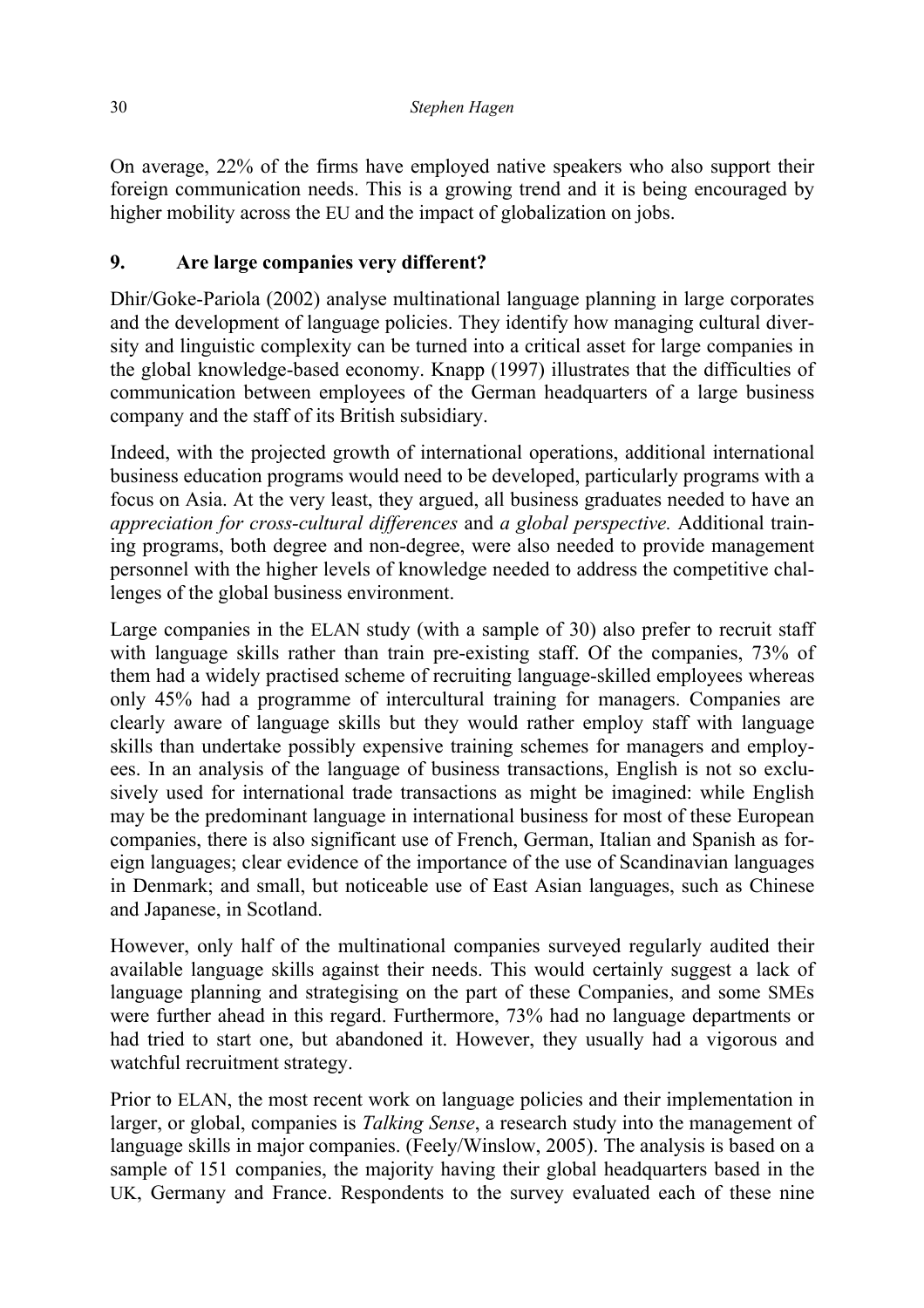modes of language management on a scale from 1 (the company has not employed this method) to 4 (the method is widely practised throughout the company). An aggregate Language Management score was then calculated by summing the nine responses and reducing the totals to a scale of 1 to 10. The study found that French and German companies were generally more flexible than the UK companies, offering to work in a mix of languages or in neutral English, where they could not work in their partners' language. Only a handful of French and German companies expected to work in their own language and this applied not only to customers and joint venture partners, but also to suppliers and subsidiaries.

## **10. Comments from study participants**

There were a range of comments from participants from different countries, which give important personal insights into how important some companies view language competence:

- "The personal contact with foreign customer is necessary for every method of trade; it is not just a question of the language capabilities of negotiators, but also of the technical support of the product" (Czech Republic).
- "Improved communication (written and verbal) in foreign languages and a better understanding of cultural differences will have an important impact on doing business abroad successfully" (Belgium).
- "They enable to receive better information about the business environment and new ideas about production, raw materials, marketing and trade channels" (Estonia).
- "It will lead to an increased volume of the export activity and also to a more professional and smooth business communication within international business partnerships" (Romania).
- "Those who are involved in foreign relations are as the survey showed able to hire the employees with the necessary language skills" (Hungary).

# **11. Conclusions**

Lack of a common language is a barrier to trade. Overcoming the barrier is costly but there are widespread benefits from doing so that may warrant public intervention. Information shortcomings, network effects, problems arising from the indivisibility of substantial investments in language skills, complementarities between firm-specific skills and languages, and uncertainty, all suggest that underinvestment in overcoming the language barrier to exporting may be particularly marked for smaller firms. The payoff from effective intervention in language investment could be large (Foreman-Peck 2007).

These payoffs normally cannot be measured by market returns to individuals' investment in language skills. In the absence of barriers, higher than 'normal' returns will encourage more investment that will, in due course, eliminate excess payoffs. Moreover, Studies in the dynamics of the small firm have suggested that, in general, SMEs are less productive than large companies. Research also indicates, though, that export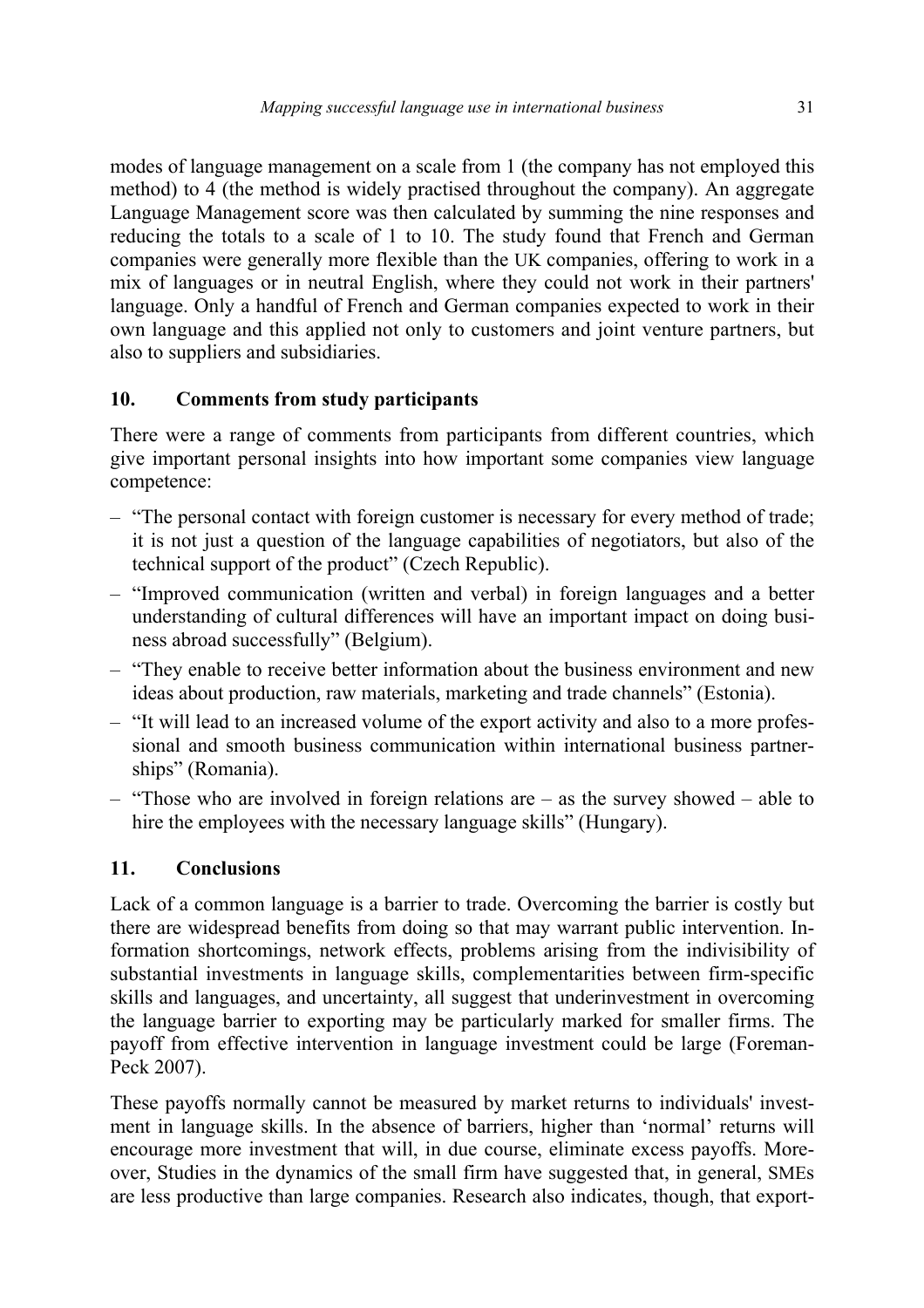ing SMEs are more productive than those which do not export and that there is often a hidden bonus for exporting companies through exposure to increased technical knowhow, market-awareness and cost or efficiency savings.

Given that SMEs account for more than fifty percent of employment within the European Union, it would thus appear that, if a greater number of SMEs were to become successful exporters, and if those currently exporting were to expand their markets, there would be a significant impact on the European economy and also that there could be considerable additional benefits in terms of greater innovation and marketawareness, which in turn could impact on productivity within national economies.

ELAN's findings support the argument for investment in language skills for a range of SMEs. Investment in language skills represents one of the fixed costs of exporting to certain countries. Thus the analysis of the management and impact of this investment by business represents critical information for governments and support agencies concerned with the economic health of the small business sector. The outcomes of the Study, moreover, demonstrate the real possibility of measuring the impact of language skills on economic performance. Four elements of language management were found to be correlated with successful export performance: *having a language strategy, appointing native speakers, recruiting staff with language skills and using translators/interpreters*.

An SME investing in these four elements was calculated to achieve a potential export sales proportion 44.5% higher than one without these investments. Assuming a model where SMEs accounted for 45% of output (the range across the EU is  $30\% - 60\%$ ) and supposing that half of the SMEs responsible for that output adopted the four language management elements listed above, we could speculate that exports would rise by an astonishing 10% of GDP – equivalent to more than 1 trillion Euro. Furthermore, it is likely that there would be productivity gains from exporting which would wash back to the internal economy. Total Factor Productivity for exporters can be as much as 3.7% higher than the industry mean. A 3.7% productivity spill-over from exporting could imply a very substantial additional impact from these investments in language skills  $-3.7\%$  of 10% of GDP is 0.037% of GDP, which for the EU as a whole, is equivalent to over 4 billion Euro.

## **12. References**

- Brake, T./Medina Walker, D./Walker, T. (1995): *Doing business internationally the guide to cross cultural success*. New York/London: McGraw-Hill.
- British Chambers of Commerce (BCC) (2003, 2004): *The impact of foreign languages on British business*. British Chambers of Commerce/LSC November 2003 (Qualitative results) and May 2004 (Quantitative results).
- Centre for Information on Language Teaching and Research (CILT) (2005): *Talking World Class: the impact of language skills on the UK economy*. London: CILT.
- Dhir, K.S./Goke-Pariola, A. (2002): The Case for Language Policies in Multinational Corporations. In: *Corporate Communications: An International Journal*, 7, 4, 241-251.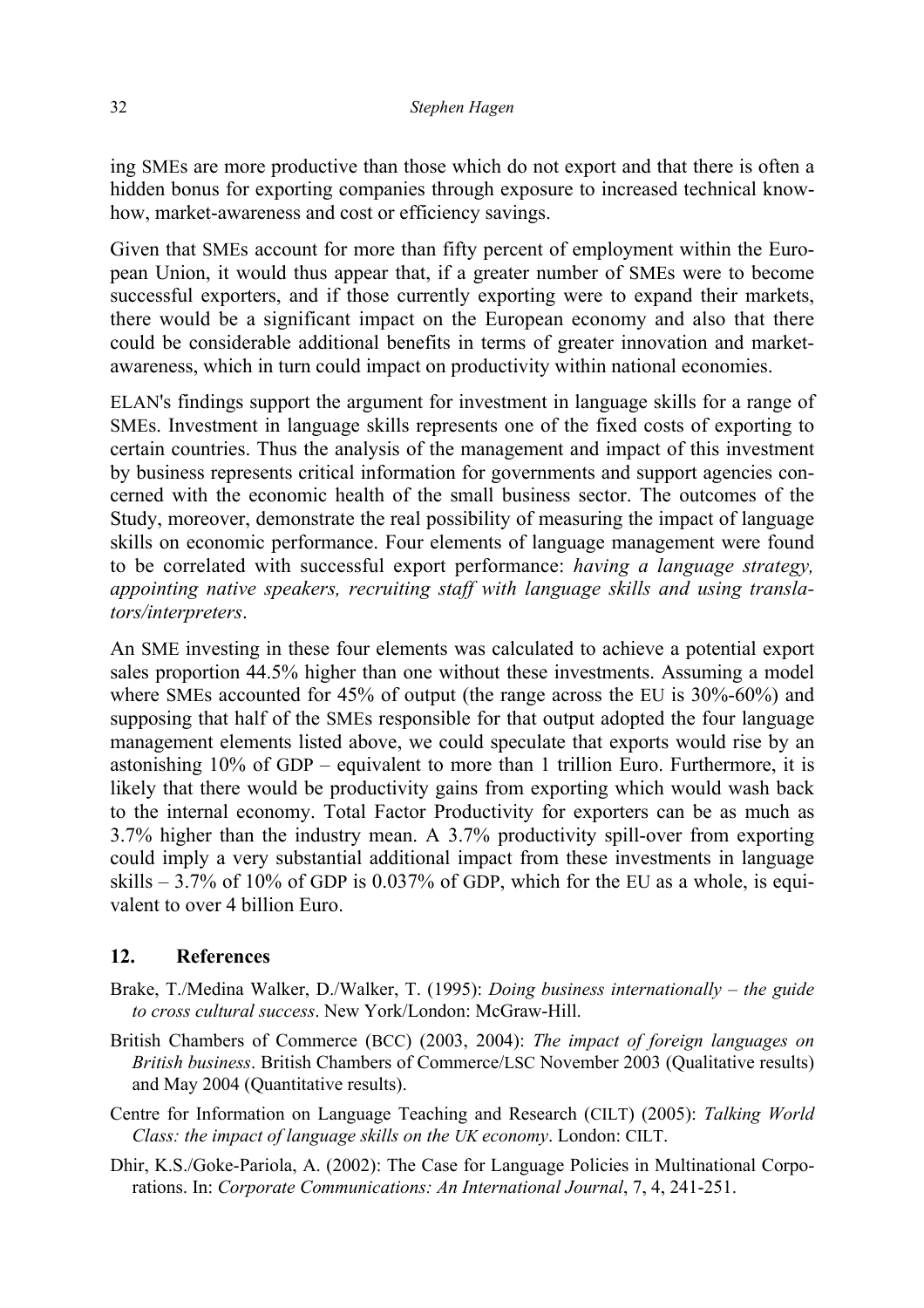- ELAN Study (2006): *Effects on the European economy of shortages of foreign language skills in enterprise*. Report Commissioned by the European Commission, published by CILT and European Commission, December 2006. (PI: Stephen Hagen).
- Eurobarometer: www.europa.eu.int/comm/education/policies/lang/languages/lang/europeanlanguages \_en.html.
- Feely, A./Winslow, D. (2005): *Talking sense: a research study of languages skills management in major companies*. London: CILT.
- Foreman-Peck, J. (2007): *Costing Babel: the contribution of language skills to SME exporting and productivity in the UK*. Paper prepared and published by CILT, the National UK Centre for Languages, August 2007. London: CILT.
- Frankel, J. (1997): *Regional trading blocks*. Washington, DC: Institute for International Economics.
- Frankel, J./Rose, A.K. (2002): An estimate of the effect of common currencies on trade and income. In: *The Quarterly Journal of Economics*, 117, 2, 437-466.
- Hagen, S. (Ed.) (1988): *Languages in British business. An analysis of current needs*. Newcastle: 'Unique' – University of Northumbria Publishers.
- Hagen, S. (Ed.) (1993): *Languages in European business: A regional survey of small and medium sized companies*. London: CILT.
- Hagen, S. (Ed.) (1999): *Business communication across borders. A study of language use and practice in European companies*. London: CILT.
- Hagen, S. (2005): *Language and culture in British business*. London: CILT.
- Helliwell, J. (1999): Language and trade. In: Breton, A. (Ed.): *Exploring the economics of language*. Ottawa: Official Languages Support Programs, Canadian Heritage, 26.
- Hoffman, R.C./Gopinath, C. (1994): The importance of international business to the strategic agenda of US CEOs. In: *Journal of International Business Studies*, Third Quarter, 625-637.
- Hofstede, G. (1997): *Cultures and organizations: Software of the mind. Intercultural cooperation and its importance for survival*. Revised ed. London/New York: McGraw-Hill.
- Knapp, K. (1997): Cultural, organisational or linguistic causes of intercultural conflicts? A case study. In: Beneke, J. (Ed.): *Thriving on Diversity*. Bonn: Dümmler, 117-134.
- Langhoff, T. (1997): The influence of cultural differences on internationalization process of firms. In: Bjorkman, L./Forsgren, M. (Eds.): *The Nature of the International Firm: Nordic contributions to international business research.* (= Copenhagen studies in economics and management series A, 11). Copenhagen: Handelshøjskolens Forlag, 135-164.
- Nehrt, L.C. (1977): *Business and international education: International Education Project*. (= Occasional Paper No. 4). Washington, DC: American Council on Education.
- Noguer, M./Siscart, M. (2003): *Language as a barrier to international trade? An empirical investigation*. Second Job-market Paper, November 2003.
- Russo, P./Boor, S. (1993): How fluent is your interface? Design for international users. In: Ashlund, S./Mullet, K./Henderson, A./Hallengel, E./White, T. (Eds.): *Proceedings of the Conference on Human Factors in Computing Systems, Amsterdam April 1993*. Amsterdam: ACM Press, 342-247.